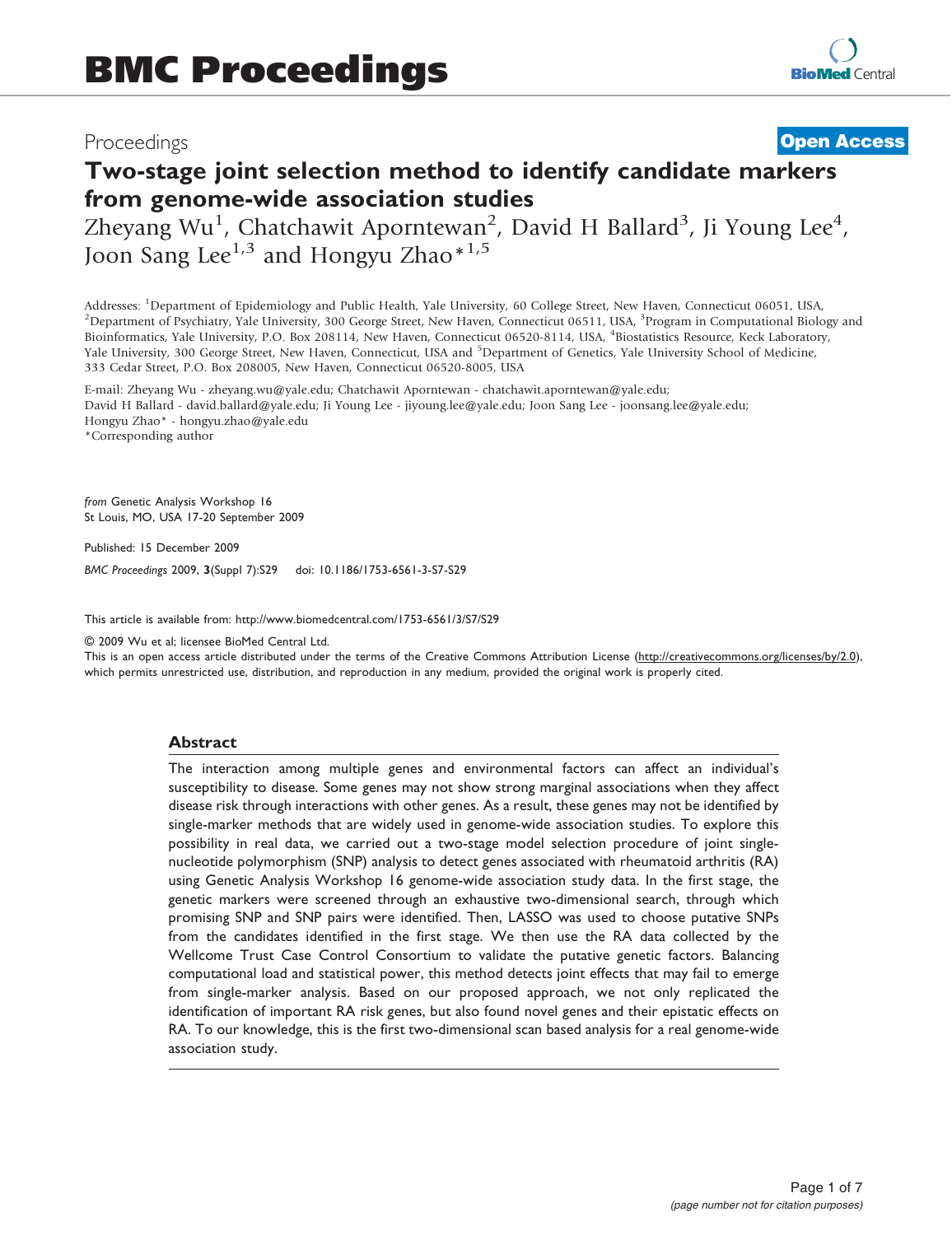# **Background**

In the past several years, genome-wide association studies (GWAS) have achieved great successes in identifying hundreds of genetic variants that affect dozens of complex diseases. Most studies reported to date primarily employed a single-marker-based analysis strategy. As multiple genetic variations and environmental risk factors are expected to jointly affect a complex phenotype, it is natural to ask whether there is any benefit from conducting a joint marker analysis, e.g., a systematic study of all possible pairwise interactions, versus single-marker analysis [[1](#page-6-0)]. Both simulations [[2](#page-6-0),[3](#page-6-0)] and analytical studies [[4](#page-6-0)] indicate that an exhaustive two-dimensional (2-D) scan may have higher statistical power under certain genetic models, e.g., when certain epistatic effects exist. It is important to find whether real GWAS data have such epistatic patterns favoring a 2-D scan. To answer this question, we conducted a 2-D scan for a GWAS data set from the North American Rheumatoid Arthritis Consortium (NARAC) supplied by Genetic Analysis Workshop 16 (GAW16). We studied the extra information offered by 2-D scan and identified epistatic effects. Furthermore, we propose a two-stage analysis strategy that incorporates single-marker analysis, 2-D scan, and a multiple marker analysis using LASSO to balance statistical power and computational feasibility in GWAS analysis.

# Methods

In the first stage of our proposed method for joint marker analysis, single-nucleotide polymorphisms (SNPs) are screened by using both a marginal search (single-marker analysis) and 2-D scan. For the marginal search, the simple logistic regression model is employed for each SNP  $j$  as follows:

$$
logit(disease probability) \sim \alpha_{0j} + \alpha_{1j} X_j.
$$
 (1)

The 2-D scan evaluates all possible SNP pairs by using the following additive models and interaction models:

logit(disease probability) ~ 
$$
\alpha_{0jk} + \alpha_{1jk} X_j + \alpha_{2jk} X_k
$$
, (2)

logit(disease probability) ~ 
$$
\alpha'_{0jk} + \alpha'_{1jk}X_j + \alpha'_{2jk}X_k + \alpha'_{3jk}X_jX_k
$$
, (3)

where  $1 \le j \le k \le p$  index SNPs, genotype values  $X_i$  and  $X_k = 0$ , 1, or 2 denote the number of the minor allele at each SNP. The overall statistical significance of Models (1), (2), and (3) measures the significance of the marginal effect of SNP j, the additive joint effects of SNPs j and k, and the *complete joint effects* of SNPs  $j$  and  $k$ , respectively. In Model (2), the statistical significance of parameters  $\alpha_{1jk}$  (or  $\alpha_{2jk}$ ) measures the *conditional additive effects* of SNP  $j$  (or  $k$ ), given SNP  $k$  (or  $j$ ). In Model (3), the significance of  $\alpha'_{3jk}$  measures the *interaction effect* (epistasis) between SNPs  $j$  and  $k$ . The corresponding log-likelihood-ratio test statistics (LLR) quantify the statistical significance of models and parameters and thus the corresponding genetic effects. We wrote a C-program to implement logistic regression analysis, allowing for the exhaustive 2-D search (this program is available upon request from the authors). We chose the SNPs from the models that were ranked highest based on LLR.

After the first stage analysis identifies a set of candidate SNPs and SNP interactions, we apply the LASSO model selection method [\[5,6\]](#page-6-0) to select predictive factors from those candidates.

In the LASSO model, the variables to be considered are either genotype values that reveal signals of marginal and conditional additive effects, or the products of genotype values, i.e., interaction terms, which reveal the signals of epistases. We use the R package glmnet [[7](#page-6-0)] for the logistic regression model selection.

# **Results**

## Data cleaning

For GAW16 data quality control, we excluded those SNPs whose Hardy-Weinberg equilibrium  $p$ -values < 0.001 or minor allele frequencies < 0.01, and also excluded SNPs or individuals with missing rates >10%. Outliers were removed based on principal component analysis. Consequently, the final data include 500,884 SNPs and 2,002 individuals (862 cases and 1,140 controls). In the first-stage analysis the missing observations of the corresponding SNP(s) were eliminated at each model fitting. In the second stage, we imputed the missing SNP genotypes using software Beagle [[8\]](#page-6-0).

# First stage

#### Marginal association in Model (1)

There are 395 SNPs showing significant marginal effects with LLR  $> 27.04$  (Bonferroni p-values < 0.1). Most of these SNPs are located in chromosome region 6p21, with high linkage disequilibrium (LD) existing among some of them. We sorted the test statistics of marginal association in decreasing order. The blue solid curve in [Figure 1](#page-2-0) exhibits the LLR values for these 395 SNPs. The green dot curve shows the top marginal LLRs without the SNPs in chromosome 6 (chr6), which contains the most signals for rheumatoid arthritis (RA) as reported in the literature. As a reference baseline, the red dash curve shows the top 395 values from the marginal LLRs of all SNPs when the disease status is permuted, i.e., when no association exists between RA and any SNP in the whole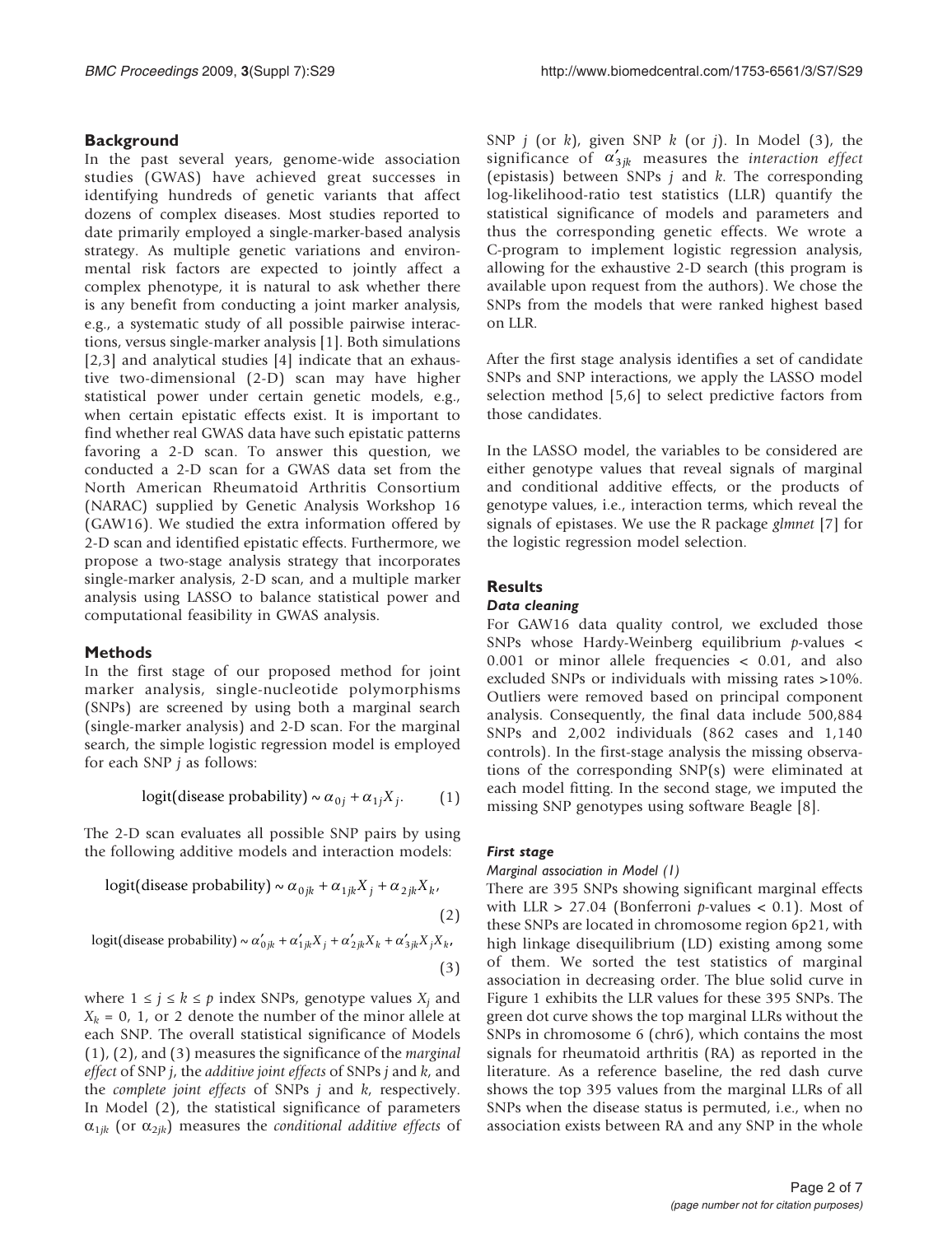<span id="page-2-0"></span>

#### Figure 1

Top log-likelihood test statistics for the marginal models. Blue solid curve shows the 395 top values of marginal LLR from original data; the green dot curve shows the top marginal LLR excluding the SNPs in chr6; the red dash curve shows the top marginal 395 LLRs from all SNPs after permuting RA disease status.

data set. Because the green dot curve is above the red dash curve, it suggests that additional marginal association signals exist outside of chr6.

#### Conditional additive effect in Model (2)

Because a two-marker model can be statistically significant if one of the SNPs has an extremely high marginal association, we did not study the conditional additive effects of the top 200 marginally associated SNPs (LLR  $> 49$ ) in Model (2). Excluding these 200 SNPs, 71,693 two-marker full models in Form (3) (with 18,391 unique SNPs) were found to be significant with LLR > 59.37 (Bonferroni p-value < 0.1). Hierarchically nested within these full models, 70,795 two-marker additive models in Form (2) contain at least one SNP with a conditional additive effect that has an LLR > 27.04 (Bonferroni  $p$ -value < 0.1). These additive models involve 18,388 unique SNPs, 11.46% of which are on chr6.

A SNP can show a significant conditional additive effect given many other different SNPs. To avoid duplications, we included only one SNP pair that has the targeted SNP showing significant conditional additive effect. We obtained 494 pairs of SNPs that consisted of 506 unique SNPs (75.3% are from chr6, 505 have significant conditional additive effect). To illustrate the connection



#### Figure 2

Log marginal association ranks for SNP pairs with significant conditional additive effect. Each dot represents a SNP pair (totally 494 SNP-pairs). Displacement of a dot along the x- and y-axes indicate the log of the marginal association ranks for the corresponding two SNPs. A lower marginal rank indicates a larger marginal effect.

between conditional additive effects and marginal effects, Figure 2 shows the log-transformed marginal association ranks of the two SNPs in each pair. Almost all of the SNP-pairs include at least one SNP with relatively large marginal effect indicated by lower marginal ranks. This fact implies the existence of two possible situations: a SNP with large marginal effect may also exert a large conditional additive effect; or, a SNP with a small marginal effect can contribute a significant additive association given another SNP that has a large marginal effect. To check the prevalence of the second situation in our analysis, 33 of the 505 conditionally significant SNPs actually show small marginal effect (with LLRs for single-marker model <10, or the marginal ranks >4300).

To illustrate the LD pattern of the SNP pairs that have large conditional additive effects, [Figure 3](#page-3-0) shows the histogram of D' of the chosen 494 SNP-pairs. Most of the SNP-pairs have relatively strong LD (60.73% have D' > 0.2, by the R package genetics [[9](#page-6-0)]). In particular, for the above-mentioned 33 SNP pairs containing SNPs with small marginal but large conditional effects, their LDs are all significant ( $D' > 0.39$ ). Because this LD pattern indicates that these SNP pairs are physically spaced closely, their significant conditional additive effects may represent haplotype effects.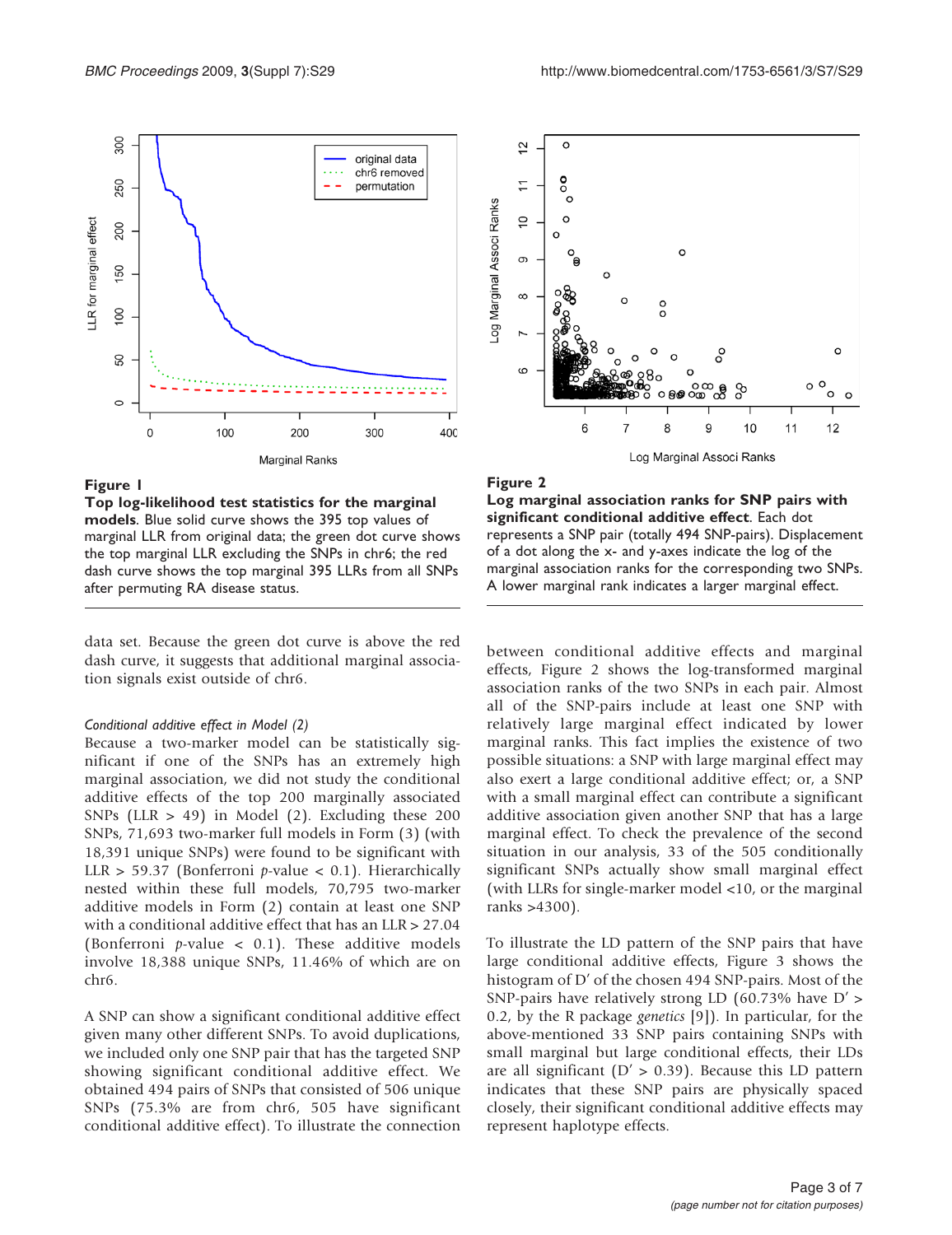<span id="page-3-0"></span>

#### Figure 3

Histograms of D' of SNP pairs with significant conditional additive effect. Bars show the distribution of the number of SNP-pairs (totally 494 SNP pairs) over the values of D'. A large D' indicates significant linkage disequilibrium between two SNPs.

#### Epistasis in Model (3)

Epistasis is another type of joint effect, which is represented by the interaction term in Model (3). The top 208 epistatic terms have their corresponding LLRs > 40, or unadjusted p-values <  $2.54 \times 10^{-10}$ . Of these 208 interactions, 46 are significant (LLR > 52.78; Bonferroni  $p$ -values < 0.047. In Figure 4, the blue solid curve shows the values of these 208 LLR in decreasing order. Among these 208 epistatic terms, 160 (or 196) terms (as illustrated in the green dot curve) involve the SNP pairs that either exist in different chromosomes or have  $D' < 0.2$  (or 0.4). The red dash curve represents 208 top LLR values measuring the best interaction terms in the null scenario that is obtained from fitting all SNP pairs to a permuted RA status. The difference between the red dash curve and the blue solid curve indicates the presence of epistasis. Because the green dot curve has excluded the pairs of SNPs likely located in the regions of strong LD, the closeness between the blue solid and green dot curves suggests that most of these identified epistatic effects are not likely due to haplotype effects. This means that even though these interactive SNPs are mostly located within a chromosome (84.6% are in chr6), haplotype analysis has limited power to find these epistatic effects discovered through an exhaustive 2-D search. For these top 208 epistatic pairs, [Figure 5](#page-4-0) demonstrates the log-transformed ranks of their marginal effects, and shows that many SNPs have strong



## Figure 4

Top log-likelihood test statistics for the large interaction effects. The blue solid curve shows the top 208 decreasingly ordered LLR test statistics, among which 160 values corresponds to SNP-pairs that exist on different chromosomes or have  $D' < 0.2$ , as represented by the green dot curve. The red dash curve shows the top 208 LLR test statistics for the interaction terms after a permutation of the disease status.

interactions but small marginal effects. Following this, we expect that genome-wise 2-D screening may be more informative than the marginal single-marker screening.

#### Second stage

The goal of the second stage is to jointly select from the candidates: first, the top 395 SNPs with significant marginal associations in Model (1); second, the 506 unique SNPs from the 494 SNP pairs with significant conditional additive effects in model (2); and third, the top 208 epistatic SNP pairs by Model (3). In total, 914 variables were selected as input variables for LASSO selection, in which 706 variables were the genotypes of non-overlapping SNPs; 208 variables were the crossproducts of genotype values of the 208 SNP-pairs.

To obtain a model that associates RA disease status with SNPs [\[7\]](#page-6-0). Bayesian information criterion (BIC) was used as the criterion to choose the tuning parameter  $\lambda$ . The LASSO model selection generated 63 non-zero coefficients, all for the SNPs from Models (1) and (2). LASSO did not pick up any interactions that represent epistasis. The result (available upon request) contains genes reported in the literature where marginal association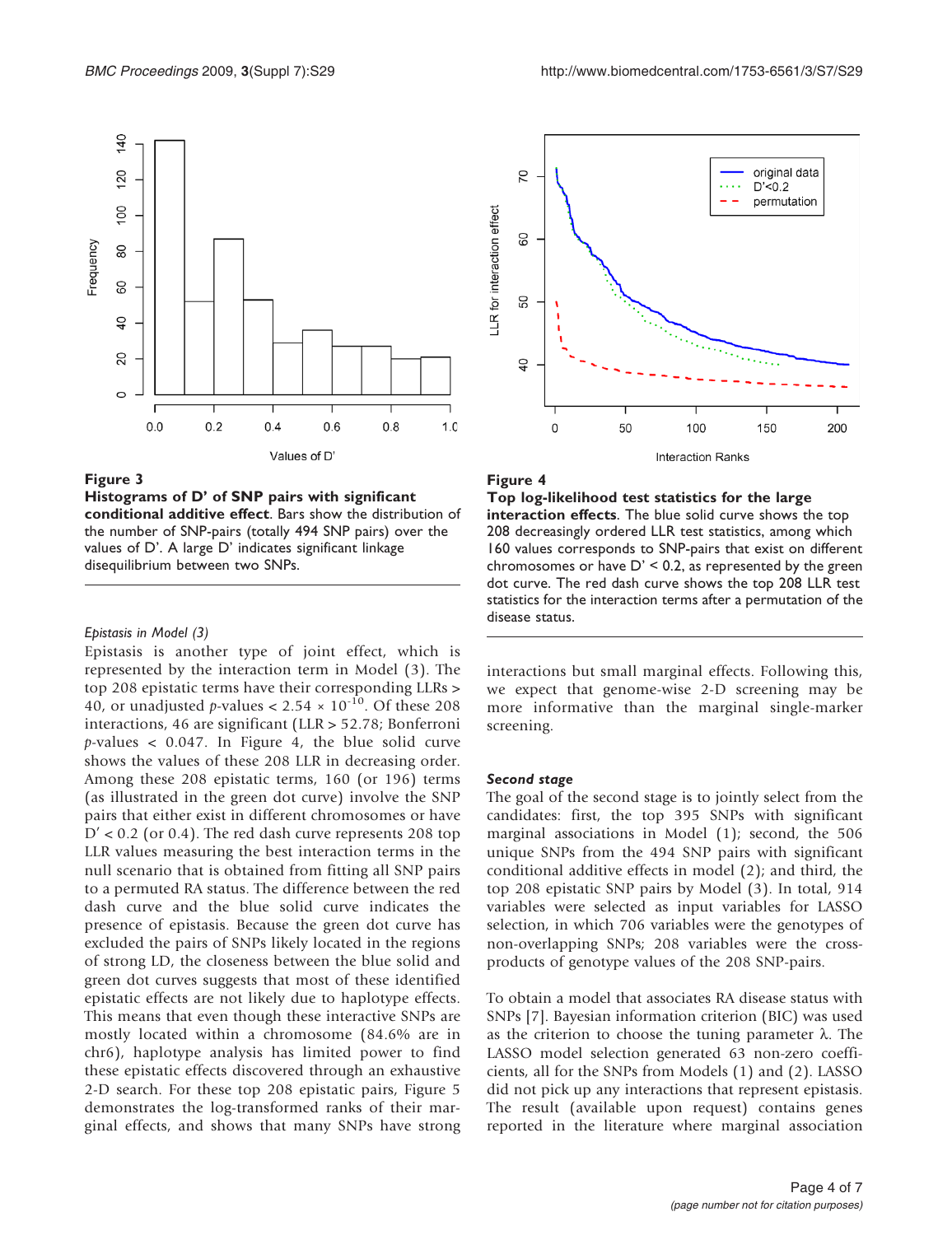<span id="page-4-0"></span>

#### Log Marginal Associ Ranks

#### Figure 5

Marginal association ranks of SNP pairs with large interaction effects. Each dot represents a SNP pair (totally 208 SNP pairs). Displacement of a dot along the x- and y-axes indicate the log of the marginal association ranks for the corresponding two SNPs.

studies were applied, i.e., PTPN22 (rs2476601), HLA genes, and C5 (rs2900180) [[10-13\]](#page-6-0). Furthermore, it also includes many genes showing relatively small marginal association but significant joint effects when studied together with the other genes.

#### Validation

#### Validate the two-stage method selection with WTCCC data

Using the Wellcome Trust Case Control Consortium (WTCCC) data [\[11](#page-6-0)], we sought to validate the genes indentified in the two-stage method with the GAW16 data. SNPs in the GAW16 data were mapped to genes through the SNP annotation file provided by Plenge et al. [\[12](#page-6-0)]. The genes were then associated with WTCCC SNPs based on the gene information downloaded from NCBI [\[14](#page-6-0)]. Fifty-seven genes were located by the 63 selected GAW16 SNPs showing large marginal or conditional additive effects. However, the two genes LOC389362 and C14orf151 (and their aliases) among those 57 genes are not represented in the WTCCC data. Within the rest of genes (or around  $\pm$  5 kbp if no SNP is found within the gene), we retrieved WTCCC SNPs. Again, missing genotypes were imputed by Beagle [\[8\]](#page-6-0).

We got 1,371 WTCCC SNPs from the 61 genes. Their genotypes were fed as candidates into the LASSO model selection. The number of SNPs selected by LASSO depends on the value of tuning parameter  $\lambda$ . In order to guarantee that the LASSO-selected SNPs are statistically significant as a whole set, we chose the value of  $\lambda$ that led to the average number of false positive predictors to be less than 0.05 under the null hypothesis of no association. Specifically, with the selected value of  $\lambda$ , we permuted the responses for 1,000 times and obtained an average model size of 0.05. [Table 1](#page-5-0) summarizes the jointly selected genetic factors associated with RA by LASSO. Large marginal ranks of some identified SNPs indicate the single-marker analysis cannot find these SNPs at a reasonable significant level. Corresponding to these found SNPs, gene PTPN22 and the major histocompatability complex (MHC) region genes HLA and BTNL2 reported in the literature are also contained in our results. Gene C6orf10 is located in the MHC region, but to the best of our knowledge was not previously reported as RA risk genes. Associated genes PGCP and MYO18B are in novel regions on 8q22.2 and 22q11.1, respectively.

#### Validation for pair-wise epistases with WTCCC data

We tried to validate the 103 gene-gene interactions (involving 91 unique genes) which were identified by the 208 most significant SNP pair epistases detected with Model (3) in the first stage of GAW16 data analysis. The WTCCC data were used to check whether significant epistases exist between SNPs from the corresponding gene pairs. Applying the same data quality control procedures as for GAW16 data, 1,781 unique SNPs were extracted from the WTCCC data and combined into 35,515 SNP-pairs according to the corresponding genepairs. [Table 2](#page-5-0) lists the validated significant gene-gene interactions (Bonferroni  $p$ -value < 0.05). These results show that the important gene-gene interactions for RA interactions are mostly located within the MHC region, but may reflect redundant information about the overlapped regions.

## **Discussion**

Joint SNP analysis can benefit GWAS more than single-SNP analysis in at least two aspects. First, in GWAS many strong marginal associations are likely due to strong LD with a truly associated locus. So single-marker analysis may pick up many SNPs but mostly they are nested within one or two narrow genomic regions. In joint analysis, e.g., LASSO selection, SNPs that have high correlation with those already included in the model are less likely to be added into the model again. This may help us to study more interesting regions while keeping in mind the hotspots. In other words, if we retain the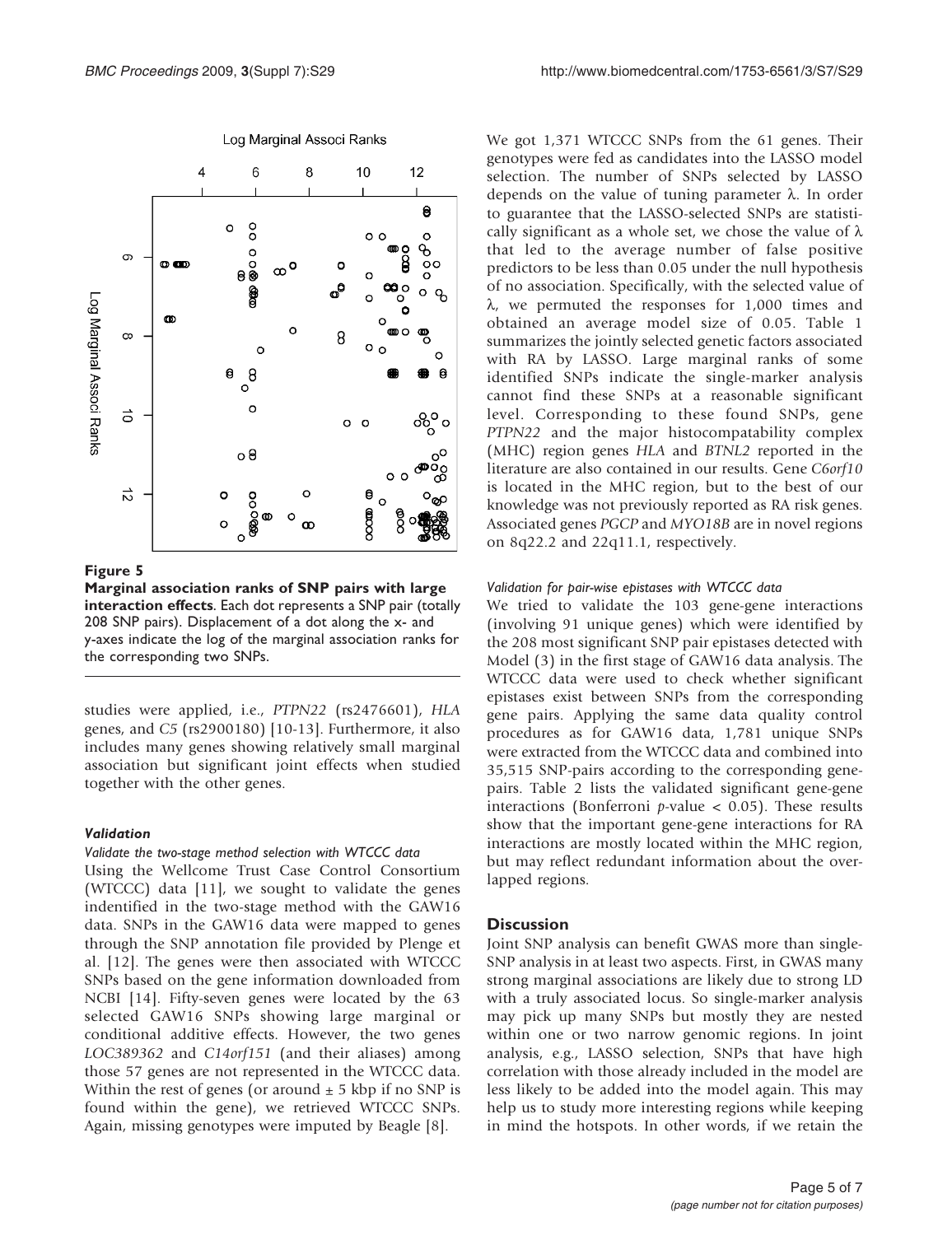| Chr | <b>SNP</b>    | Location  | <b>Gene Code</b>  | ± kbp <sup>a</sup> | OR <sup>b</sup> | p-Value <sup>c</sup>           | Marg. Rank <sup>d</sup> |
|-----|---------------|-----------|-------------------|--------------------|-----------------|--------------------------------|-------------------------|
|     | rs3811019     | 114183625 | PTPN22            | 0                  | l.46            | 6.93 $\times$ 10 <sup>-7</sup> | 1150                    |
| 6   | rs1265777     | 32381136  | C6orf10           |                    | 1.01            | $9.84 \times 10^{-1}$          | 436                     |
| 6   | rs574710      | 32396168  | C6orf10           |                    | 0.89            | $7.44 \times 10^{-1}$          | 488                     |
| 6   | rs539703      | 32396440  | C6orf10           |                    | 1.05            | $9.34 \times 10^{-1}$          | 440                     |
| 6   | rs2894249     | 32433813  | C6orf10           |                    | 0.79            | $3.76 \times 10^{-4}$          | 245                     |
| 6   | rs2076533     | 32471505  | BTNL2             |                    | 2.03            | $2.00 \times 10^{-16}$         | 630                     |
| 6   | rs3763308     | 32482618  | BTNL <sub>2</sub> |                    | 0.42            | $1.91 \times 10^{-8}$          | 959                     |
| 6   | rs9268645     | 32516505  | <b>HLA-DRA</b>    |                    | 0.85            | $2.90 \times 10^{-2}$          | 278                     |
| 6   | rs7194        | 32520458  | HLA-DRA           |                    | 1.02            | $7.96 \times 10^{-1}$          | 110                     |
| 6   | rs9273363     | 32734250  | HLA-DOBI          |                    | 0.73            | $4.14 \times 10^{-9}$          | 709                     |
| 6   | rs6908943     | 32743274  | HLA-DOBI          |                    | 0.69            | $2.92 \times 10^{-7}$          | $ $  3                  |
| 8   | SNP A-4193342 | 97922693  | <b>PGCP</b>       |                    | 1.38            | $1.68 \times 10^{-7}$          | 416671                  |
| 22  | rs16981203    | 24729414  | MYO18B            | 0                  | 1.3             | $1.08 \times 10^{-5}$          | 501                     |

<span id="page-5-0"></span>Table 1: WTCCC-data-validated SNPs and SNP pairs (epistases) associated with RA

 $^{\rm a}$ ± kbp, location of the SNPs. "0" indicates the SNP is physically located within the corresponding gene; "5" indicates the SNP is located outside the gene but is less than 5 kbp away.

 ${}^{5}$ OR, the joint odds ratios and p-values in the full model containing all of the selected variables.<br>Sh value, for the full model containing all of the selected variables.

 $cp$ -value, for the full model containing all of the selected variables.

 $\rm ^d$ Marg. Rank, marginal ranks of the SNPs by single-marker analysis in the WTCCC data. The rank >1015 corresponds to the Bonferroni p-value > 0.1 in a single-marker study.

|  |  |  | Table 2: SNP-pairs with large epistatic effects validated with WTCCC data |  |  |
|--|--|--|---------------------------------------------------------------------------|--|--|
|--|--|--|---------------------------------------------------------------------------|--|--|

| Chr1 | <b>SNPI</b> | Location | Genel            | Marg. Rankl <sup>a</sup> | Chr1 | <b>SNPI</b> | Location | Genel              | Marg. Rank2 <sup>a</sup> | <b>p-Value</b>        |
|------|-------------|----------|------------------|--------------------------|------|-------------|----------|--------------------|--------------------------|-----------------------|
| 6    | rs2244579   | 31544618 | HCP <sub>5</sub> | 2933                     | 6    | rs206015    | 32290737 | NOTCH <sub>4</sub> | 623                      | $1.39 \times 10^{-5}$ |
| 6    | rs4394275   | 31426156 | HLA-B            | 4705                     | 6    | rs9276440   | 32822761 | HLA-DOA2           | 3042                     | $5.33 \times 10^{-5}$ |
| 6    | rs4394275   | 31426156 | HLA-B            | 4705                     | 6    | rs9276432   | 32820362 | HLA-DOA2           | 2165                     | $1.06 \times 10^{-4}$ |
| 6    | rs4394275   | 31426156 | HLA-B            | 4705                     | 6    | rs9276429   | 32820082 | HLA-DOA2           | 2386                     | $1.08 \times 10^{-4}$ |
| 6    | rs2248880   | 31341489 | HLA-C            | 130792                   | 6    | rs9273363   | 32734250 | <b>HLA-DOBI</b>    | 709                      | $1.14 \times 10^{-4}$ |
| 6    | rs4394275   | 31426156 | HLA-B            | 4705                     | 6    | rs9276431   | 32820225 | HLA-DOA2           | 2484                     | $1.40 \times 10^{-4}$ |
| 6    | rs9263794   | 31237998 | TCF19            | 4325                     | 6    | rs438475    | 32294223 | NOTCH <sub>4</sub> | 1243                     | $7.56 \times 10^{-4}$ |
| 6    | rs1265074   | 31221193 | <b>CCHCRI</b>    | 20388                    | 6    | rs438475    | 32294223 | NOTCH <sub>4</sub> | 1243                     | $2.20 \times 10^{-3}$ |
| 6    | rs2244579   | 31544618 | HCP <sub>5</sub> | 2933                     | 6    | rs438475    | 32294223 | NOTCH <sub>4</sub> | 1243                     | $2.27 \times 10^{-3}$ |
| 6    | rs4394275   | 31426156 | HLA-B            | 4705                     | 6    | rs9273363   | 32734250 | <b>HLA-DOBI</b>    | 709                      | $3.49 \times 10^{-3}$ |
| 6    | rs2844615   | 31350938 | HLA-C            | 10590                    | 6    | rs2596477   | 31435702 | HLA-B              | 76640                    | $2.36 \times 10^{-2}$ |
| 6    | rs4394275   | 31426156 | HLA-B            | 4705                     | 6    | rs2227127   | 32819760 | HLA-DOA2           | 585                      | $3.16 \times 10^{-2}$ |
| 6    | rs2736172   | 31698877 | BAT <sub>2</sub> | 406                      | 6    | rs438475    | 32294223 | NOTCH <sub>4</sub> | 1243                     | $3.37 \times 10^{-2}$ |
| 6    | rs1063635   | 31487910 | <b>MICA</b>      | 897                      | 6    | rs206015    | 32290737 | NOTCH <sub>4</sub> | 623                      | $3.41 \times 10^{-2}$ |

Each row gives the annotations of SNP-pairs with validated epistatic effects.

<sup>a</sup>Marg. Rank 1 and 2 give the ranks of single-marker association strengths of the SNPs 1 and 2 in the WTCCC data. The rank > 1015 corresponds to the Bonferroni  $p$ -value  $> 0.1$  in a single-marker study.

same number of SNPs for follow-up studies, joint analysis likely brings a wider genome region into further consideration. Second, joint analysis can identify truly associated predictors that have small marginal signals but large conditional additive effects or large epistatic effects. Empirical data suggest this scenario does exist. These findings are potentially valuable in further exploring the relationships among genes in pathway studies.

Two important issues should be noted with regard to our methodology. First, LASSO tends to over-fit when choosing  $\lambda$  based on the BIC criterion. To illustrate this issue does exist, we permuted the disease status of the WTCCC data set in the validation stage, in which the

BIC-controlled LASSO led to false-positive selection. To overcome this problem, permutation was used to determine an appropriate value for  $\lambda$  when quantifying the proportion of false positives. Second, in the second stage of selection, it may cause over-fit when isolated applying the significance control to the SNPs identified by screening the same data set. To prove this problem exists, we permuted the RA status before going through the whole two-stage analysis procedure for the GAW16 data set. In this case, even though no SNP is associated with the disease, LASSO still selected some variables, even if a  $\lambda$  value was chosen in the second stage in the same way as we did for WTCCC validation. To address this problem, we may similarly apply the same procedure using permutations at the outset of screening